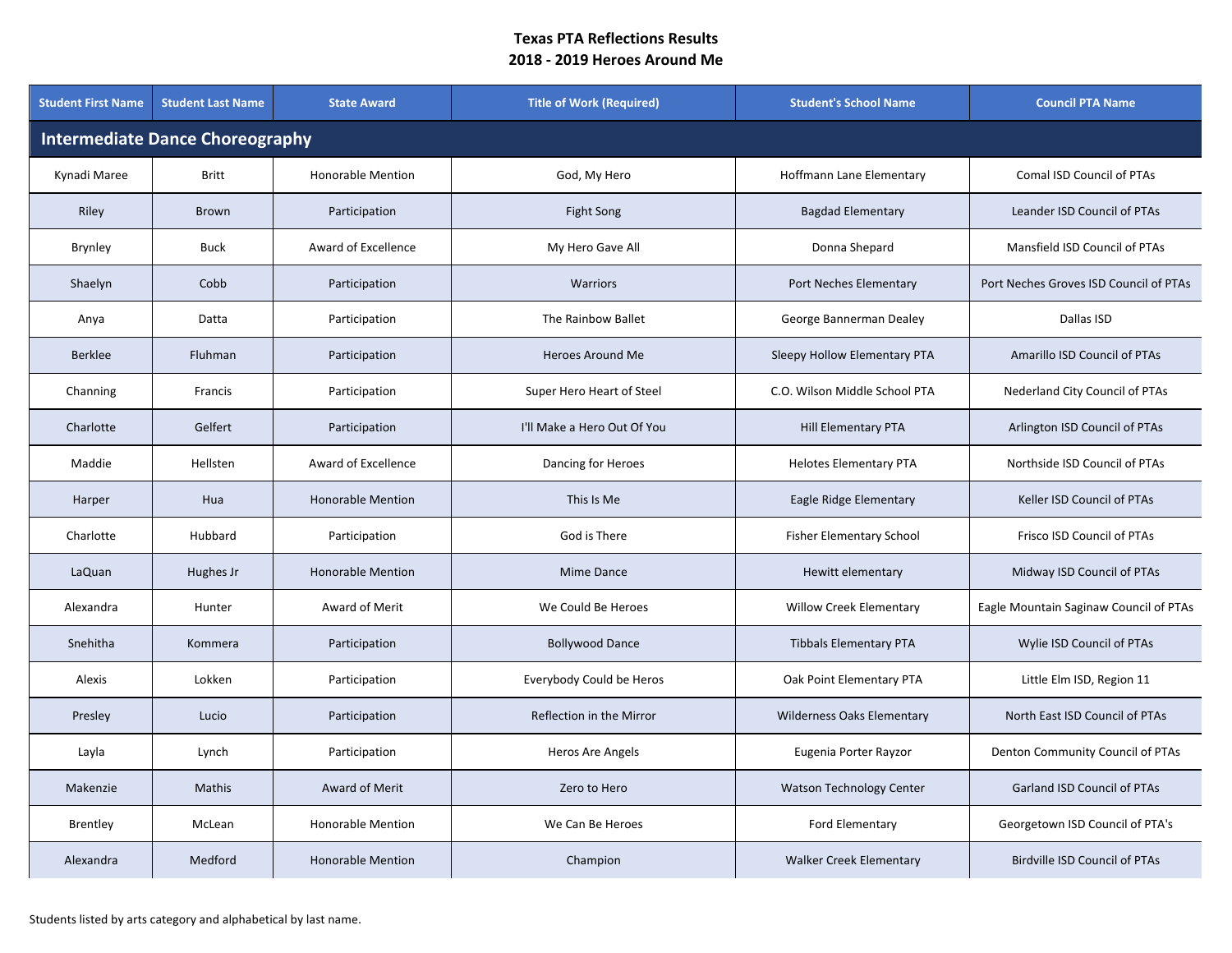| <b>Student First Name</b>                        | <b>Student Last Name</b> | <b>State Award</b>                 | <b>Title of Work (Required)</b>                                | <b>Student's School Name</b>    | <b>Council PTA Name</b>                          |  |  |  |  |
|--------------------------------------------------|--------------------------|------------------------------------|----------------------------------------------------------------|---------------------------------|--------------------------------------------------|--|--|--|--|
| <b>Intermediate Dance Choreography Continued</b> |                          |                                    |                                                                |                                 |                                                  |  |  |  |  |
| Keri                                             | Molina Lopez             | Participation                      | Lovely                                                         | Good Elementary                 | Carrollton-Farmers Branch ISD Council of<br>PTAs |  |  |  |  |
| Margaret                                         | Monroe                   | Award of Merit                     | "My Big Brother, My Hero"                                      | Springcreek Elementary          | Richardson ISD Council of PTAs                   |  |  |  |  |
| Elayna                                           | Munoz                    | Award of Merit                     | Our Greatest Hero                                              | Dr. Rodriguez Elementary        | Harlingen City Council of PTAs                   |  |  |  |  |
| Avery                                            | <b>Nisbet</b>            | <b>Honorable Mention</b>           | Remembering Everyday Heroes                                    | Windsor Park Elementary PTA     | Corpus Christi Community Council of PTAs         |  |  |  |  |
| Ari                                              | Petty                    | Participation                      | Be Your Own Hero                                               | Eastridge Elementary            | Red Oak ISD Council of PTAs                      |  |  |  |  |
| Isabella                                         | Porter                   | Award of Merit                     | Rise Up                                                        | <b>Puster Elementary</b>        | Lovejoy ISD Council of PTAs                      |  |  |  |  |
| Kate                                             | Roe                      | Award of Merit                     | The Hero                                                       | <b>Walker Elementary</b>        | McKinney ISD Council of PTAs                     |  |  |  |  |
| Lyla                                             | Rogers                   | Award of Excellence                | Hero                                                           | Maydell Jenks Elementary        | Katy ISD Council of PTAs                         |  |  |  |  |
| Vivienne                                         | Ryman-King               | <b>Overall Award of Excellence</b> | Dad, You Are My Hero                                           | Clayton Elementary              | Austin ISD Council PTA                           |  |  |  |  |
| Pratiksha                                        | Sathyanarayanan          | Participation                      | Heroes Around Me- People Who Accepted Me with<br>Love and Care | Caraway Elementary              | Round Rock ISD Council of PTAs                   |  |  |  |  |
| Violet                                           | Schomerus                | <b>Honorable Mention</b>           | When a Hero Comes Along                                        | <b>Owens Elementary</b>         | Tyler ISD Council of PTAs                        |  |  |  |  |
| Lydia                                            | <b>Simons</b>            | <b>Honorable Mention</b>           | Heroes of hurricane Harvey                                     | P.H.Greene Elementary School    | Clear Creek ISD Council of PTAs                  |  |  |  |  |
| Aanya                                            | Singh                    | Participation                      | Dancing Tribute to Heroes Around Me                            | Roscoe Wilson                   | Lubbock ISD Council of PTAs                      |  |  |  |  |
| Reagan                                           | Smith                    | Participation                      | Everyday Heroes                                                | Miller Elementary PTA           | Plano ISD Council of PTAs                        |  |  |  |  |
| Corinne                                          | Strother                 | Award of Merit                     | My Super Aunt                                                  | Carl E Schluter Elementary      | Northwest ISD Council of PTAs                    |  |  |  |  |
| Tatum                                            | <b>Theis</b>             | <b>Honorable Mention</b>           | "Silence Choreography"                                         | Rooster Springs Elementary      | Dripping Springs ISD Council of PTAs             |  |  |  |  |
| Aditi Ramesh                                     | Vadassery                | Participation                      | <b>Bravehearts of America</b>                                  | Commonwealth Elementary PTA     | Fort Bend ISD, Region 4                          |  |  |  |  |
| Jasmine N.                                       | Vasquez                  | Participation                      | The Dancing Hero                                               | Eastwood Heights Elementary PTA | Ysleta ISD, Region 19                            |  |  |  |  |
| Zoya                                             | Wadhwa                   | <b>Honorable Mention</b>           | The Movement of the Love of Mom                                | Jenny Preston Elementary PTA    | Allen ISD Council of PTAs                        |  |  |  |  |
| <b>Nikelle</b>                                   | Whitaker                 | Participation                      | There's a Hero in Everybody's Hearts                           | Pine Forest Elementary School   | Humble ISD Council of PTAs                       |  |  |  |  |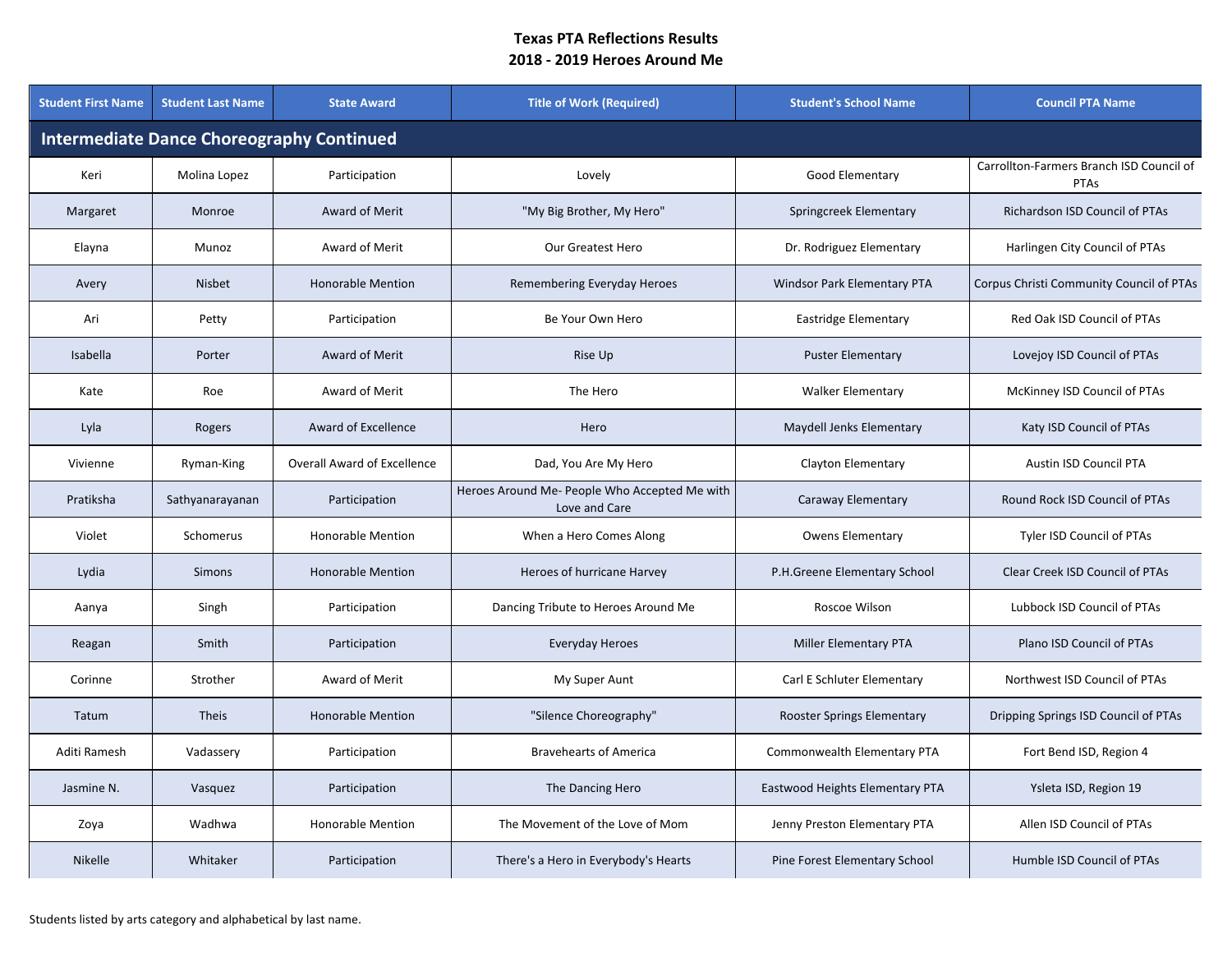| <b>Student First Name</b>                        | <b>Student Last Name</b>            | <b>State Award</b>                 | <b>Title of Work (Required)</b>              | <b>Student's School Name</b> | <b>Council PTA Name</b>                |  |  |  |  |
|--------------------------------------------------|-------------------------------------|------------------------------------|----------------------------------------------|------------------------------|----------------------------------------|--|--|--|--|
| <b>Intermediate Dance Choreography Continued</b> |                                     |                                    |                                              |                              |                                        |  |  |  |  |
| Claire                                           | Wood                                | Honorable Mention                  | A Magical Dance                              | Homestead Elementary         | Lewisville ISD Council of PTAs         |  |  |  |  |
| Emma Kate                                        | Woodliff                            | <b>Honorable Mention</b>           | Mom-My Hero                                  | Nebbie Williams Elementary   | Rockwall ISD Council of PTAs           |  |  |  |  |
| Caroline                                         | Zazueta                             | Award of Excellence                | <b>Hard Times</b>                            | <b>Meadow Wood Elemtary</b>  | Spring Branch ISD Council of PTAs      |  |  |  |  |
|                                                  | <b>Intermediate Film Production</b> |                                    |                                              |                              |                                        |  |  |  |  |
| Raphael Jabe                                     | Alison                              | <b>Overall Award of Excellence</b> | Everyday Heroes                              | <b>Weber Elementary PTA</b>  | Clear Creek ISD Council of PTAs        |  |  |  |  |
| Gavan                                            | Alphin                              | Award of Merit                     | Heroes around me and the influence they make | <b>Rylander Elementary</b>   | Katy ISD Council of PTAs               |  |  |  |  |
| Jakob                                            | Appleford                           | Participation                      | Heroes in the Military                       | <b>Voss Farms Elementary</b> | New Braunfels ISD Council of PTAs      |  |  |  |  |
| Savannah                                         | Ararao                              | Award of Merit                     | Always There                                 | Lindsey Elementary PTA       | Allen ISD Council of PTAs              |  |  |  |  |
| Rex                                              | Austin                              | Participation                      | Super No Bully                               | Jim Plain Elementary         | Leander ISD Council of PTAs            |  |  |  |  |
| Julianne                                         | Beasley                             | <b>Honorable Mention</b>           | <b>Heroes Around Cancer</b>                  | Valley Oaks Elementary       | Spring Branch ISD Council of PTAs      |  |  |  |  |
| Jensen                                           | Betzen                              | <b>Honorable Mention</b>           | The Heroes of Sundown Lane                   | Sundown Lane Elementary      | Canyon ISD Council of PTAs             |  |  |  |  |
| Chloe                                            | Calhoun                             | Honorable Mention                  | Heroes Around Me                             | Eduardo Mata Montessori      | Dallas ISD                             |  |  |  |  |
| Reese                                            | Dimmitt                             | <b>Honorable Mention</b>           | My Heroes Around Me                          | <b>Bryson Elementary</b>     | Eagle Mountain Saginaw Council of PTAs |  |  |  |  |
| Madison                                          | Garza                               | Award of Merit                     | My Heros                                     | <b>Bonham Elementary</b>     | Harlingen City Council of PTAs         |  |  |  |  |
| Daniella                                         | Guzman                              | <b>Honorable Mention</b>           | <b>Three Amazing Heroes</b>                  | Oak Forest Elementary PTA    | Houston ISD, Region 4                  |  |  |  |  |
| Henry                                            | Haegelin                            | Award of Excellence                | The Firefighter                              | Doss Elementary              | Austin ISD Council PTA                 |  |  |  |  |
| Aubrey                                           | Heizer                              | Participation                      | <b>Heroes All Around Us</b>                  | Kay Granger Elementary       | Northwest ISD Council of PTAs          |  |  |  |  |
| Noah                                             | Hogan                               | Award of Merit                     | The Lost Apache                              | <b>Braswell High School</b>  | Denton Community Council of PTAs       |  |  |  |  |
| <b>Brooks</b>                                    | Homeyer                             | Participation                      | The first fetch                              | Castleman Creek Elementary   | Midway ISD Council of PTAs             |  |  |  |  |
| David                                            | Hulme                               | Participation                      | Heroes Around Me                             | <b>Bob Beard Elementary</b>  | Northside ISD Council of PTAs          |  |  |  |  |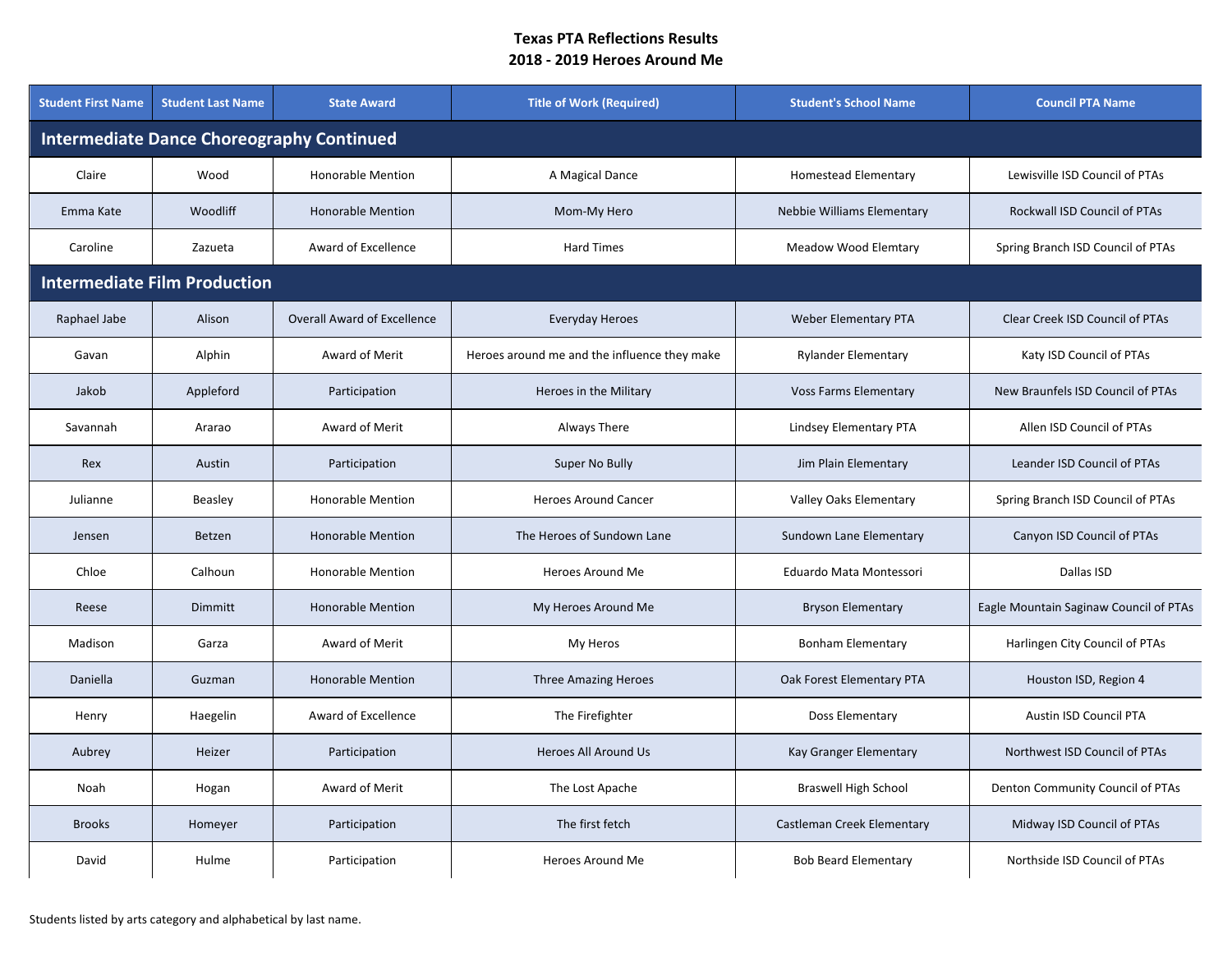| <b>Student First Name</b>                     | <b>Student Last Name</b> | <b>State Award</b>       | <b>Title of Work (Required)</b>             | <b>Student's School Name</b>       | <b>Council PTA Name</b>                          |  |  |  |  |
|-----------------------------------------------|--------------------------|--------------------------|---------------------------------------------|------------------------------------|--------------------------------------------------|--|--|--|--|
| <b>Intermediate Film Production Continued</b> |                          |                          |                                             |                                    |                                                  |  |  |  |  |
| Sulaiman                                      | Ilyas                    | Participation            | Change and Support                          | <b>Skaggs Elementary PTA</b>       | Plano ISD Council of PTAs                        |  |  |  |  |
| Natasha                                       | Kuryshina                | Participation            | Heroes                                      | Mooneyham Elementary               | Frisco ISD Council of PTAs                       |  |  |  |  |
| Rayli                                         | Lewis                    | <b>Honorable Mention</b> | Heroes Around Me: Firefighters              | Kent                               | Carrollton-Farmers Branch ISD Council of<br>PTAs |  |  |  |  |
| Nikolus "Indy"                                | Linnenkugel              | Award of Excellence      | Everyday Heroes: The Circle of Kindness     | Oak Ridge Elementary School        | Frenship ISD Council of PTAs                     |  |  |  |  |
| Memo                                          | Luna                     | Participation            | <b>PAWS</b>                                 | <b>Forest Creek Elementary</b>     | Round Rock ISD Council of PTAs                   |  |  |  |  |
| Paige                                         | McCormick                | Participation            | Heroes In My House                          | Kinder Ranch Elementary School     | Comal ISD Council of PTAs                        |  |  |  |  |
| Riley                                         | McCulloch                | Participation            | The Help of Heroes                          | Sleepy Hollow Elementary PTA       | Amarillo ISD Council of PTAs                     |  |  |  |  |
| Madison                                       | Mejia                    | Award of Merit           | <b>Hidden Heroes</b>                        | Lovejoy Elementary                 | Lovejoy ISD Council of PTAs                      |  |  |  |  |
| Ava                                           | Merritt                  | <b>Honorable Mention</b> | My Heroes heroes                            | Whitt Elementary PTA               | Wylie ISD Council of PTAs                        |  |  |  |  |
| Francisco                                     | Navarro                  | Award of Merit           | Hero's in Action                            | <b>Tippin Elementary School</b>    | El Paso ISD Council of PTAs                      |  |  |  |  |
| Mason                                         | Partain                  | Award of Merit           | <b>Stick Figure Animation</b>               | O.C Taylor Elementary              | Grapevine Colleyville ISD Council of PTAs        |  |  |  |  |
| Graham                                        | Pearson                  | Participation            | Sunday Hero                                 | Arapaho Classical Magnet           | Richardson ISD Council of PTAs                   |  |  |  |  |
| Trysten                                       | Raney                    | Participation            | There's a Hero Within Each of US            | Zachary Kolda Elementary PTA       | Corpus Christi Community Council of PTAs         |  |  |  |  |
| Sophia                                        | Reeves                   | Participation            | Lego Community Heroes                       | Keller-Harvel Elementary           | Keller ISD Council of PTAs                       |  |  |  |  |
| Peyton                                        | Sen                      | Participation            | Fire!                                       | Nolanville Elementary              | Killeen ISD Council of PTAs                      |  |  |  |  |
| Hiroshi                                       | Sosa-Nakata              | <b>Honorable Mention</b> | Anyone can be a hero                        | Mary Orr Intermediate              | Mansfield ISD Council of PTAs                    |  |  |  |  |
| William                                       | Tait                     | Participation            | "Jolie, Marie & A WWII Veteran; Our Heroes" | <b>Dripping Springs Elementary</b> | Dripping Springs ISD Council of PTAs             |  |  |  |  |
| Andrea                                        | Tinetti                  | Participation            | My Sister, My Hero                          | Sallie Curtis Elementary PTA       | Beaumont ISD, Region 5                           |  |  |  |  |
| Camdyn                                        | <b>Wallis</b>            | <b>Honorable Mention</b> | The Camy Show                               | <b>Encino Park Elementary</b>      | North East ISD Council of PTAs                   |  |  |  |  |
| Addison                                       | Welborn                  | <b>Honorable Mention</b> | My Hardworking Hero                         | <b>WA Porter</b>                   | Birdville ISD Council of PTAs                    |  |  |  |  |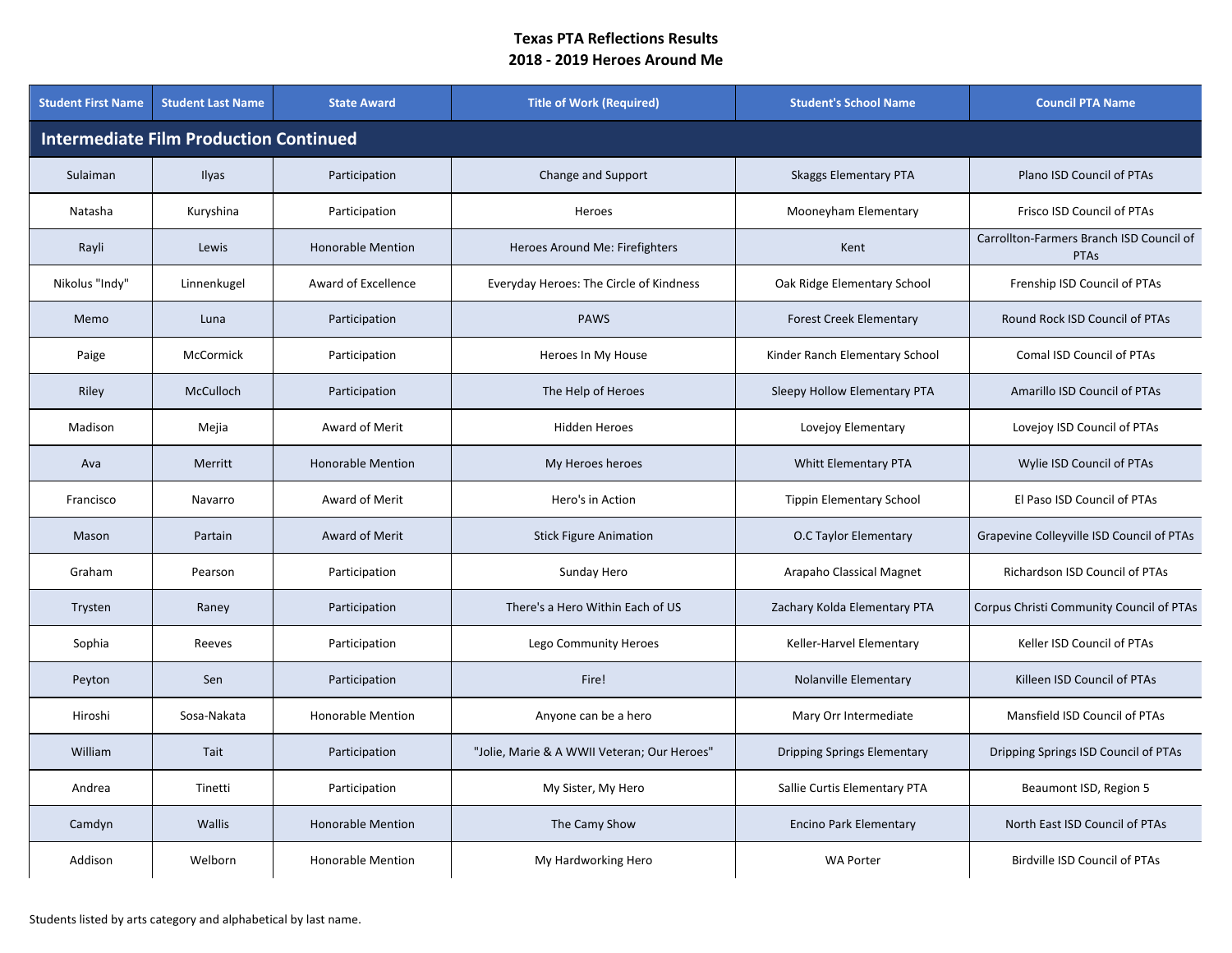| <b>Student First Name</b>                     | <b>Student Last Name</b> | <b>State Award</b>                 | <b>Title of Work (Required)</b>          | <b>Student's School Name</b>            | <b>Council PTA Name</b>                  |  |  |  |
|-----------------------------------------------|--------------------------|------------------------------------|------------------------------------------|-----------------------------------------|------------------------------------------|--|--|--|
| <b>Intermediate Film Production Continued</b> |                          |                                    |                                          |                                         |                                          |  |  |  |
| Madeline                                      | White                    | Participation                      | My Dad Hero                              | <b>Press Elementary</b>                 | McKinney ISD Council of PTAs             |  |  |  |
| <b>Intermediate Literature</b>                |                          |                                    |                                          |                                         |                                          |  |  |  |
| Tesla                                         | Alvarenga                | Participation                      | Heroes Around Me                         | <b>Ouida Springer Elementary School</b> | Rockwall ISD Council of PTAs             |  |  |  |
| Surya                                         | Arunkumar                | <b>Honorable Mention</b>           | My Hidden Hero                           | Sommer Elementary                       | Round Rock ISD Council of PTAs           |  |  |  |
| Kelsey                                        | <b>Bartlett</b>          | <b>Honorable Mention</b>           | Proud Warrior                            | Negley Elementary School PTA            | Hays CISD Council of PTAs                |  |  |  |
| Ava                                           | Boehr                    | Participation                      | Purpose                                  | <b>Valley Creek Elementary</b>          | McKinney ISD Council of PTAs             |  |  |  |
| Jack                                          | <b>Burke</b>             | Award of Merit                     | My Hero's hand                           | <b>Hall Elementary</b>                  | <b>Clear Creek ISD Council of PTAs</b>   |  |  |  |
| Preston                                       | Chavez                   | <b>Overall Award of Excellence</b> | <b>Heroes Without Capes</b>              | <b>Mireles Elementary PTA</b>           | Corpus Christi Community Council of PTAs |  |  |  |
| Nathan                                        | Colehour                 | Participation                      | My Dad is a Hero                         | Lindsey Elementary PTA                  | Allen ISD Council of PTAs                |  |  |  |
| Keira                                         | Coons                    | Award of Excellence                | The Hero's Stand                         | Central Middle School PTA               | Nederland City Council of PTAs           |  |  |  |
| Caitlyn                                       | Cox                      | Participation                      | Jake, My Hero                            | Sleepy Hollow Elementary PTA            | Amarillo ISD Council of PTAs             |  |  |  |
| Erik                                          | Cramer                   | Participation                      | My Grandfather                           | Mary Orr Intermediate                   | Mansfield ISD Council of PTAs            |  |  |  |
| Nora                                          | Dunagan                  | Participation                      | The Dog and His Girl                     | Lone Star Statewide PTA                 | Lone Star Statewide PTA, Region 13       |  |  |  |
| Lailah                                        | Elizondo                 | Participation                      | Family is Important                      | <b>Highland Forest</b>                  | East Central ISD Council of PTAs         |  |  |  |
| Kendra                                        | Escalante                | Participation                      | My heros                                 | Dishman Elementary                      | Harlingen City Council of PTAs           |  |  |  |
| Mollie                                        | <b>Fellers</b>           | Participation                      | Heroes Around Me: My Dad                 | <b>Crestview Elementary</b>             | Frenship ISD Council of PTAs             |  |  |  |
| Yashashvinisri                                | Gopalakrishnan           | Participation                      | Heroes Around Me!                        | Centennial Elementary PTA               | Plano ISD Council of PTAs                |  |  |  |
| Mihini Methnara                               | Gunarathna               | Participation                      | "So, why not them all around the world?" | Ramirez Elemantary                      | Lubbock ISD Council of PTAs              |  |  |  |
| Hanna                                         | Harmon                   | Participation                      | Hero's All Around Me (Poem)              | Alice Douse Elementary                  | Killeen ISD Council of PTAs              |  |  |  |
| Ryan                                          | Harr                     | Participation                      | Stan the Man                             | <b>Colonies North Elementary</b>        | Northside ISD Council of PTAs            |  |  |  |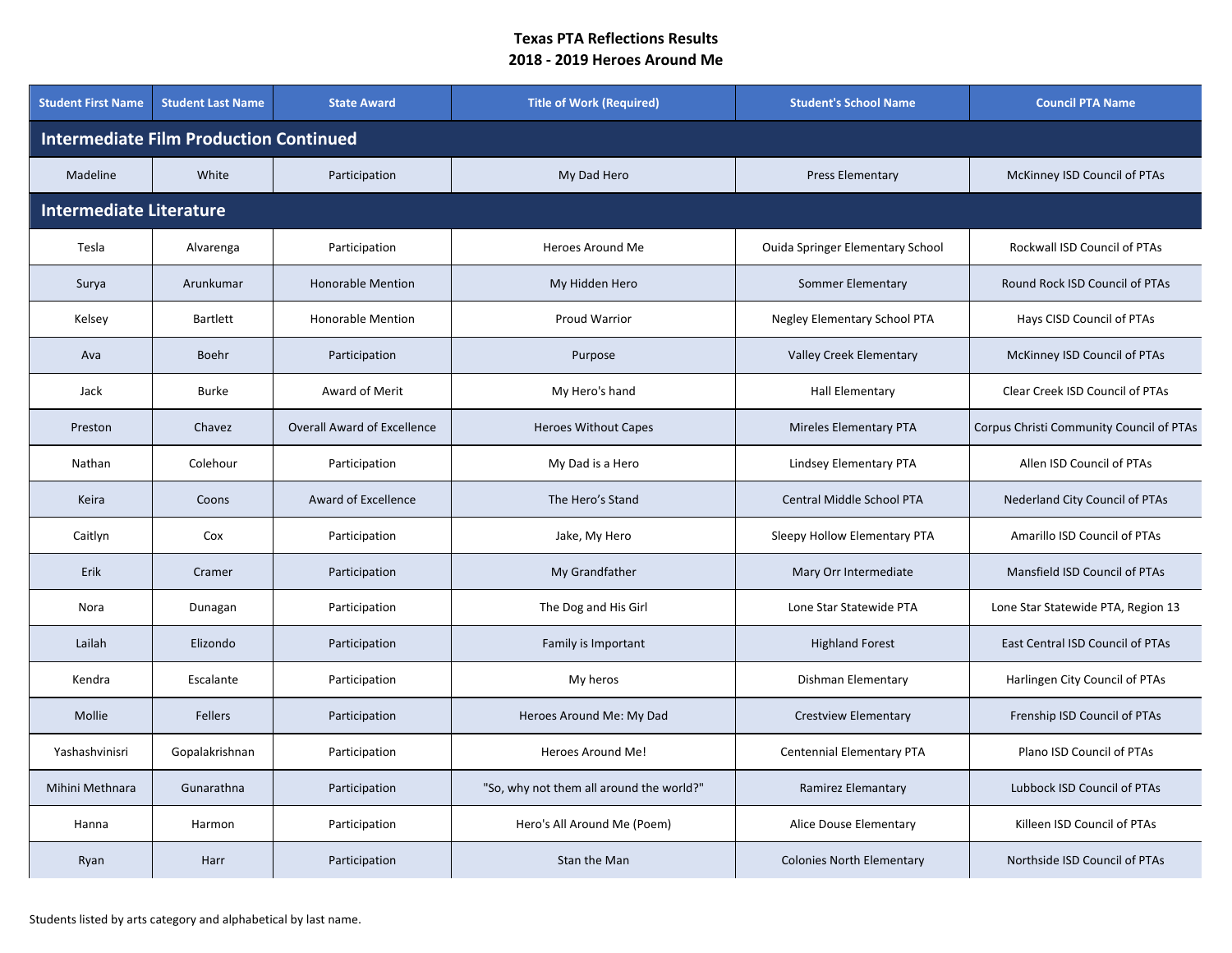| <b>Student First Name</b>                | <b>Student Last Name</b> | <b>State Award</b>       | <b>Title of Work (Required)</b> | <b>Student's School Name</b>       | <b>Council PTA Name</b>                          |  |  |  |
|------------------------------------------|--------------------------|--------------------------|---------------------------------|------------------------------------|--------------------------------------------------|--|--|--|
| <b>Intermediate Literature Continued</b> |                          |                          |                                 |                                    |                                                  |  |  |  |
| Emma                                     | Henry                    | Participation            | Heroes Who Helped Others        | Merriman Park Elementary           | Richardson ISD Council of PTAs                   |  |  |  |
| Emily                                    | Hernandez                | Participation            | Making History Into the Future  | John Nance Garner Elementary       | Grand Prairie ISD Council of PTA's               |  |  |  |
| Hannah                                   | Hinshaw                  | <b>Honorable Mention</b> | Doyle's Story                   | Don Whitt                          | Wylie ISD Council of PTAs                        |  |  |  |
| Holly                                    | Husen                    | <b>Honorable Mention</b> | All Heroes Don't Wear Caps      | Port Neches Elementary             | Port Neches Groves ISD Council of PTAs           |  |  |  |
| Ivy                                      | Hynan                    | Participation            | A different meaning for hero    | River valley intermediate          | Midway ISD Council of PTAs                       |  |  |  |
| Colton                                   | Inglish                  | Award of Merit           | What A Hero Is And Does         | <b>Dripping Springs Elementary</b> | Dripping Springs ISD Council of PTAs             |  |  |  |
| Charlotte                                | Jackson                  | Award of Merit           | Who Is A Hero?                  | Polk Elementary School             | El Paso ISD Council of PTAs                      |  |  |  |
| Connor                                   | Jackson                  | Award of Excellence      | Heroes of the World             | North Ridge Elementary             | <b>Birdville ISD Council of PTAs</b>             |  |  |  |
| Zachary                                  | Kahl                     | Participation            | Heroes Around Me                | Vernal Lister Elementary           | Garland ISD Council of PTAs                      |  |  |  |
| Tanya                                    | Kale                     | Award of Excellence      | Heroes                          | <b>Reed Elementary</b>             | Leander ISD Council of PTAs                      |  |  |  |
| Melis                                    | Kilic                    | Participation            | The Story of "Butterscotch"     | Canyon Intermediate                | Canyon ISD Council of PTAs                       |  |  |  |
| Mia                                      | Kimmell                  | Award of Merit           | <b>Ruth Bader Ginsburg</b>      | <b>Barton Hills Elementary</b>     | <b>Austin ISD Council PTA</b>                    |  |  |  |
| Aakarshan                                | Kumar                    | <b>Honorable Mention</b> | My Hero City                    | McCoy                              | Carrollton-Farmers Branch ISD Council of<br>PTAs |  |  |  |
| Peyton                                   | Leinneweber              | Participation            | <b>Heroes Around Me</b>         | County Line Elementary             | New Braunfels ISD Council of PTAs                |  |  |  |
| Joy                                      | Li                       | Participation            | Heroes Are Everywhere           | Regina Howell Elementary PTA       | Beaumont ISD, Region 5                           |  |  |  |
| Jenna                                    | <b>McCombs</b>           | Participation            | Dad Destination                 | <b>Heritage Elementary</b>         | Grapevine Colleyville ISD Council of PTAs        |  |  |  |
| Lilyana                                  | Moody                    | Award of Merit           | A Super Family                  | King Elementary                    | Katy ISD Council of PTAs                         |  |  |  |
| Sarah                                    | Murray                   | Participation            | My Brothers, My Heroes          | <b>Wood Elementary</b>             | Arlington ISD Council of PTAs                    |  |  |  |
| Gabrielle                                | Nguyen                   | Participation            | Faith and Her Hero              | <b>Adkins Elementary</b>           | Denton Community Council of PTAs                 |  |  |  |
| Lana                                     | Nguyen                   | Award of Merit           | Hope                            | Anne Sullivan Elementary PTA       | Fort Bend ISD, Region 4                          |  |  |  |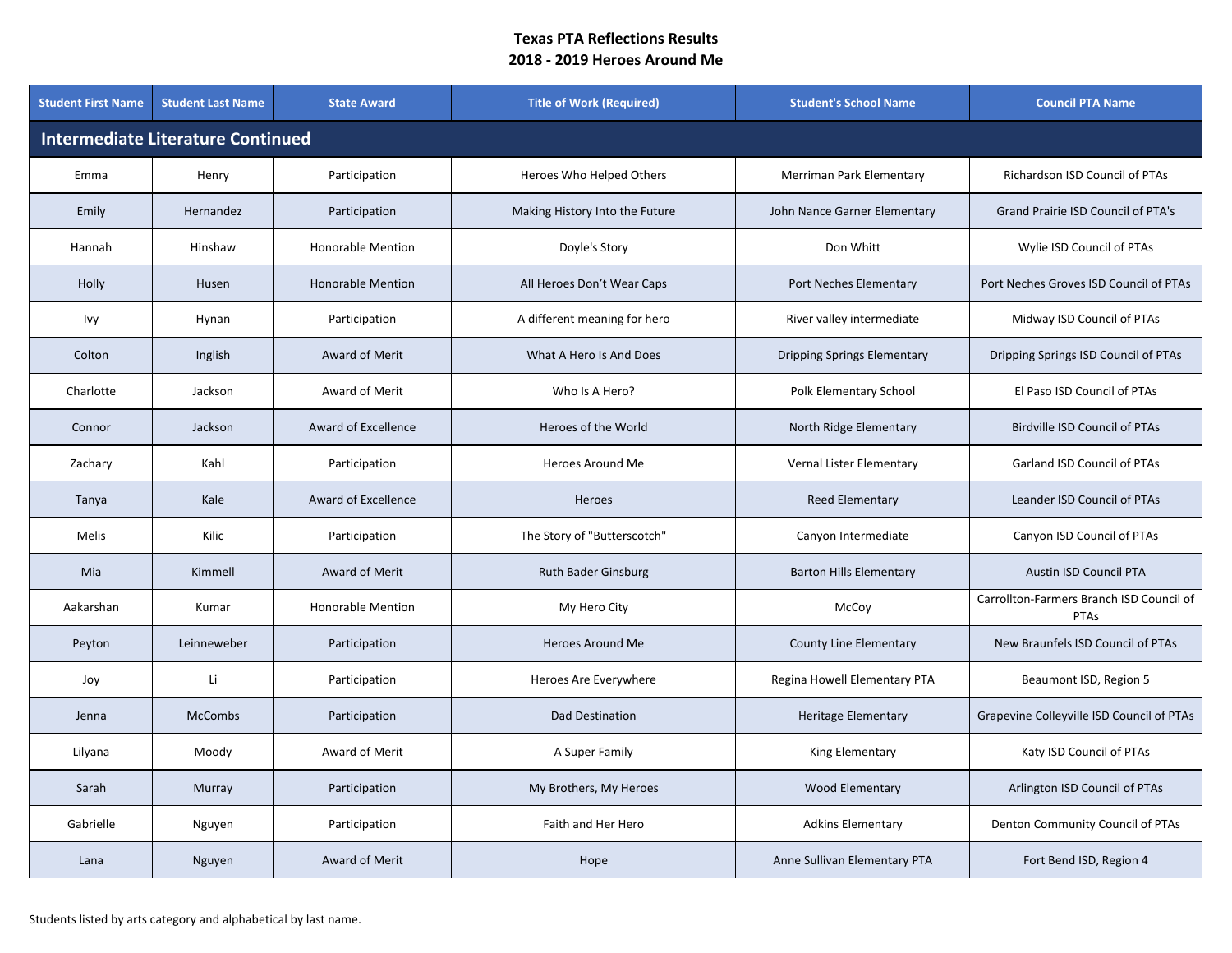| <b>Student First Name</b>                | <b>Student Last Name</b>              | <b>State Award</b>       | <b>Title of Work (Required)</b>     | <b>Student's School Name</b>        | <b>Council PTA Name</b>                 |  |  |  |
|------------------------------------------|---------------------------------------|--------------------------|-------------------------------------|-------------------------------------|-----------------------------------------|--|--|--|
| <b>Intermediate Literature Continued</b> |                                       |                          |                                     |                                     |                                         |  |  |  |
| Nishi                                    | Pahuja                                | Participation            | Hope Hero's Feats                   | Vaughn Elementary School            | Frisco ISD Council of PTAs              |  |  |  |
| Drew                                     | Parker                                | Award of Merit           | The Amazing Miss Gentry             | <b>Trinity Meadows Intermediate</b> | Keller ISD Council of PTAs              |  |  |  |
| Lauren                                   | Ramos                                 | Award of Excellence      | Heroes Around Me                    | Carver Center                       | Midland ISD Council of PTAs             |  |  |  |
| Saanvi                                   | Sharma                                | <b>Honorable Mention</b> | My Hereos 2018 Times                | <b>Liberty Elementary School</b>    | Lewisville ISD Council of PTAs          |  |  |  |
| Alexandra                                | Shaw                                  | <b>Honorable Mention</b> | Angry Amos                          | <b>Wilchester Elementary</b>        | Spring Branch ISD Council of PTAs       |  |  |  |
| <b>Shifa</b>                             | Soban                                 | <b>Honorable Mention</b> | My Hero, My Custodian               | Shadow Forest Elementary School     | Humble ISD Council of PTAs              |  |  |  |
| Isabella                                 | Stephenson                            | Award of Excellence      | The Blue Ride                       | <b>High Country Elementary</b>      | Eagle Mountain Saginaw Council of PTAs  |  |  |  |
| Shaylee                                  | <b>Stevens</b>                        | <b>Honorable Mention</b> | You Can Always Count on Them        | <b>Odell Elementary School</b>      | Celina ISD, Region 10                   |  |  |  |
| Bradyn                                   | Stewart                               | Participation            | The Adventures of Captain Fantastic | <b>Bedford Heights Elementary</b>   | Hurst Euless Bedford ISD Council of PTA |  |  |  |
| Kendall                                  | <b>Stubing</b>                        | <b>Honorable Mention</b> | <b>Heroic Kindness</b>              | <b>Hart Elementary</b>              | Lovejoy ISD Council of PTAs             |  |  |  |
| Isabel                                   | Templeman                             | <b>Honorable Mention</b> | Pumpkin                             | Garden Ridge Elementary             | Comal ISD Council of PTAs               |  |  |  |
| Siddharth                                | Tripathi                              | <b>Honorable Mention</b> | My Hero                             | Wilderness Oak Elementary           | North East ISD Council of PTAs          |  |  |  |
| Jadyn                                    | Wagner                                | Participation            | My Hero                             | Seven Hills Elementary              | Northwest ISD Council of PTAs           |  |  |  |
| Trinity                                  | White                                 | <b>Honorable Mention</b> | Harry the Hero                      | Andy Woods Elementary               | Tyler ISD Council of PTAs               |  |  |  |
| Nadya                                    | Zhang                                 | Award of Merit           | Beside the Golden Door              | <b>William B Travis</b>             | Dallas ISD                              |  |  |  |
|                                          | <b>Intermediate Music Composition</b> |                          |                                     |                                     |                                         |  |  |  |
| Taylor                                   | <b>Barnes</b>                         | Award of Merit           | Family                              | Hardy Oak Elementary                | North East ISD Council of PTAs          |  |  |  |
| Oliver                                   | <b>Brinker</b>                        | Participation            | Heroes                              | Roscoe Wilson                       | Lubbock ISD Council of PTAs             |  |  |  |
| Halle                                    | <b>Brooks</b>                         | <b>Honorable Mention</b> | Kate's Super Hero Song              | Carver Center                       | Midland ISD Council of PTAs             |  |  |  |
| Ashley                                   | Chen                                  | Award of Merit           | Skyscrapers                         | Beverly Cheatham Elementary PTA     | Allen ISD Council of PTAs               |  |  |  |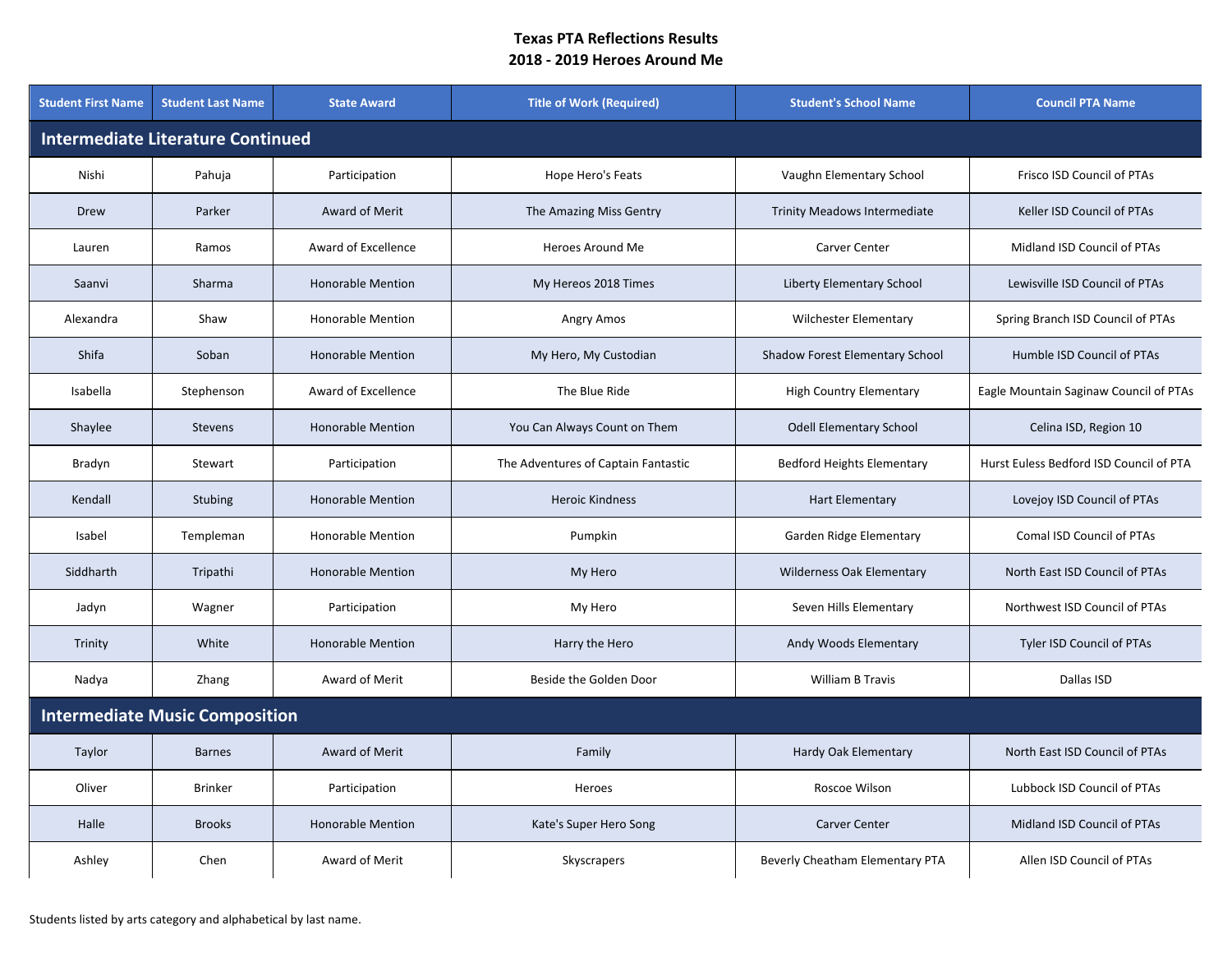| <b>Student First Name</b>                       | <b>Student Last Name</b> | <b>State Award</b>                 | <b>Title of Work (Required)</b> | <b>Student's School Name</b>       | <b>Council PTA Name</b>                 |  |  |  |  |
|-------------------------------------------------|--------------------------|------------------------------------|---------------------------------|------------------------------------|-----------------------------------------|--|--|--|--|
| <b>Intermediate Music Composition Continued</b> |                          |                                    |                                 |                                    |                                         |  |  |  |  |
| Julianne                                        | Choe                     | Award of Merit                     | My Hero                         | <b>Reed Elementary</b>             | Leander ISD Council of PTAs             |  |  |  |  |
| Cyanne                                          | Cowan                    | Participation                      | Heroes all around me            | Willie Brown Elementary            | Mansfield ISD Council of PTAs           |  |  |  |  |
| Sabrina                                         | Daly                     | Participation                      | Free Like Me                    | <b>Purefoy Elementary School</b>   | <b>Frisco ISD Council of PTAs</b>       |  |  |  |  |
| Luke                                            | <b>Duckett</b>           | <b>Overall Award of Excellence</b> | Hero of it All                  | Sandra Mossman Elementary          | Clear Creek ISD Council of PTAs         |  |  |  |  |
| <b>Noille</b>                                   | Eckert                   | Award of Merit                     | I Understand                    | <b>Barksdale Elementary PTA</b>    | Plano ISD Council of PTAs               |  |  |  |  |
| Aralynn                                         | Fobias                   | Participation                      | Heros around me song            | Dr. Rodriguez Elementary           | Harlingen City Council of PTAs          |  |  |  |  |
| Stephanie                                       | Gearing                  | Award of Excellence                | Saving the Day                  | <b>Sycamore Springs Elementary</b> | Dripping Springs ISD Council of PTAs    |  |  |  |  |
| James                                           | Gibbs                    | <b>Honorable Mention</b>           | The Ballad of Composers         | <b>Bedford Heights Elementary</b>  | Hurst Euless Bedford ISD Council of PTA |  |  |  |  |
| <b>Brynlee</b>                                  | Gneiting                 | Participation                      | <b>Super Hero Awesomeness</b>   | Jo Ann Ford Elementary             | Georgetown ISD Council of PTA's         |  |  |  |  |
| Harper                                          | Grace                    | Award of Merit                     | Heroes Around Me in D Major     | Los Reyes Elementary School PTA    | Northside ISD Council of PTAs           |  |  |  |  |
| Conor                                           | Grant                    | Participation                      | <b>Shooting Star</b>            | Glen Oaks Elementary               | McKinney ISD Council of PTAs            |  |  |  |  |
| Ryan                                            | Gu                       | Participation                      | Heros Everywhere                | Laurel Mountain Elementary         | Round Rock ISD Council of PTAs          |  |  |  |  |
| Evelyn                                          | Huang                    | Participation                      | My Kind of Hero                 | Independence Elementary            | Lewisville ISD Council of PTAs          |  |  |  |  |
| Madeline                                        | Huang                    | <b>Honorable Mention</b>           | Help is on the Way              | Anne Sullivan Elementary PTA       | Fort Bend ISD, Region 4                 |  |  |  |  |
| Paysli                                          | Hufford                  | Participation                      | Everyday Superhero              | Port Neches Elementary             | Port Neches Groves ISD Council of PTAs  |  |  |  |  |
| Zaneria                                         | Hughes                   | Participation                      | Hero inside yourself            | Hewitt elementary                  | Midway ISD Council of PTAs              |  |  |  |  |
| Carson                                          | Hurley                   | <b>Honorable Mention</b>           | The Musician                    | <b>Crestview Elementary School</b> | Frenship ISD Council of PTAs            |  |  |  |  |
| Aiden                                           | Johnston                 | Award of Excellence                | War                             | Eugenia Porter Rayzor              | Denton Community Council of PTAs        |  |  |  |  |
| <b>Neal</b>                                     | Jones                    | <b>Honorable Mention</b>           | My Dad, My Hero                 | Corey Academy PTA                  | Arlington ISD Council of PTAs           |  |  |  |  |
| Victoria                                        | Jones                    | Participation                      | Change                          | <b>Carpenter Hill Elementary</b>   | Hays CISD Council of PTAs               |  |  |  |  |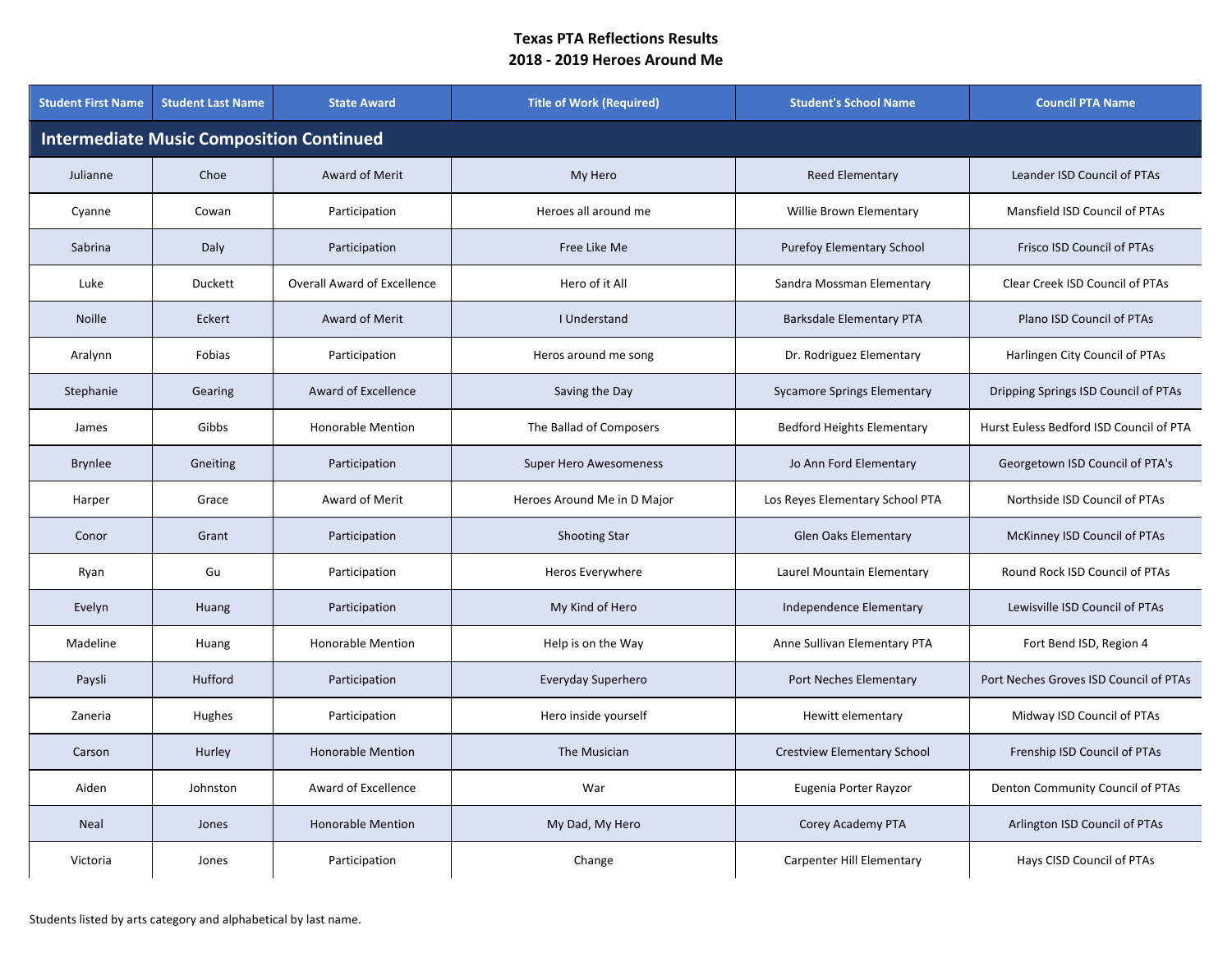| <b>Student First Name</b>                       | <b>Student Last Name</b> | <b>State Award</b>       | <b>Title of Work (Required)</b> | <b>Student's School Name</b>                                    | <b>Council PTA Name</b>                                 |  |  |  |  |
|-------------------------------------------------|--------------------------|--------------------------|---------------------------------|-----------------------------------------------------------------|---------------------------------------------------------|--|--|--|--|
| <b>Intermediate Music Composition Continued</b> |                          |                          |                                 |                                                                 |                                                         |  |  |  |  |
| Kashmira                                        | Kuloor                   | <b>Honorable Mention</b> | Windows of my life              | <b>McCoy Elementary</b>                                         | Carrollton-Farmers Branch ISD Council of<br><b>PTAs</b> |  |  |  |  |
| Ella                                            | Larsen                   | Participation            | My Hero, Your Hero              | Mitzi Bond Elementary School                                    | El Paso ISD Council of PTAs                             |  |  |  |  |
| Evan                                            | Larsen                   | Participation            | Heroes around Me                | <b>Mills Elementary</b>                                         | <b>Austin ISD Council PTA</b>                           |  |  |  |  |
| Unal                                            | McLauchlan               | Participation            | War of Notes I                  | Windsor Park Elementary PTA                                     | Corpus Christi Community Council of PTAs                |  |  |  |  |
| Parker                                          | Meek                     | Award of Excellence      | Victoria's Song                 | <b>WA Porter</b>                                                | Birdville ISD Council of PTAs                           |  |  |  |  |
| Cailey                                          | Melvin                   | Participation            | Life with and without heroes    | Nolanville Elementary                                           | Killeen ISD Council of PTAs                             |  |  |  |  |
| Allison                                         | Mendoza                  | <b>Honorable Mention</b> | Who is my hero                  | George Bush Elementary                                          | Wylie ISD Council of PTAs                               |  |  |  |  |
| Joshua                                          | Mensah                   | Participation            | The Neverending Fight           | Regina Howell Elementary PTA                                    | Beaumont ISD, Region 5                                  |  |  |  |  |
| Chanya                                          | Methaprayoon             | <b>Honorable Mention</b> | Bee a Hero                      | Roosevelt Alexander Elementary                                  | Katy ISD Council of PTAs                                |  |  |  |  |
| Abbey                                           | Munk                     | Award of Merit           | God, My Saving Grace            | Eagle Mountain Elementary                                       | Eagle Mountain Saginaw Council of PTAs                  |  |  |  |  |
| Eva                                             | Petty                    | Participation            | Heros Around Me                 | Eastridge Elementary                                            | Red Oak ISD Council of PTAs                             |  |  |  |  |
| Peyton                                          | Pitts                    | Participation            | Heroes Among Us                 | Caldwell Arts Academy (Caldwell<br>Elementary Arts Academy PTA) | Tyler ISD Council of PTAs                               |  |  |  |  |
| Nishka S.                                       | Prasad                   | <b>Honorable Mention</b> | My Hero                         | Pine Shadows Elementary                                         | Spring Branch ISD Council of PTAs                       |  |  |  |  |
| Vera                                            | Price                    | Award of Excellence      | Heroes of Houston Strong        | Bear Branch Elementary School                                   | Humble ISD Council of PTAs                              |  |  |  |  |
| Venya                                           | Raju                     | <b>Honorable Mention</b> | We Can Be Heroes                | Lovejoy Elementary                                              | Lovejoy ISD Council of PTAs                             |  |  |  |  |
| Aidan                                           | Schmidt                  | Award of Excellence      | The Call                        | Arapaho Classical Magnet                                        | Richardson ISD Council of PTAs                          |  |  |  |  |
| Sonali                                          | Sevak                    | Award of Merit           | <b>Right There</b>              | William B. Travis                                               | Dallas ISD                                              |  |  |  |  |
| Alana                                           | Stanford                 | Award of Merit           | Heroes                          | Garden Ridge Elementary                                         | Comal ISD Council of PTAs                               |  |  |  |  |
| Liberty                                         | Thompson                 | <b>Honorable Mention</b> | My Hero                         | <b>Trinity Meadows Intermediate</b>                             | Keller ISD Council of PTAs                              |  |  |  |  |
| Aslynn                                          | Williams                 | Participation            | Heroes Around Me                | O.C. Tayloe Elementary                                          | Grapevine Colleyville ISD Council of PTAs               |  |  |  |  |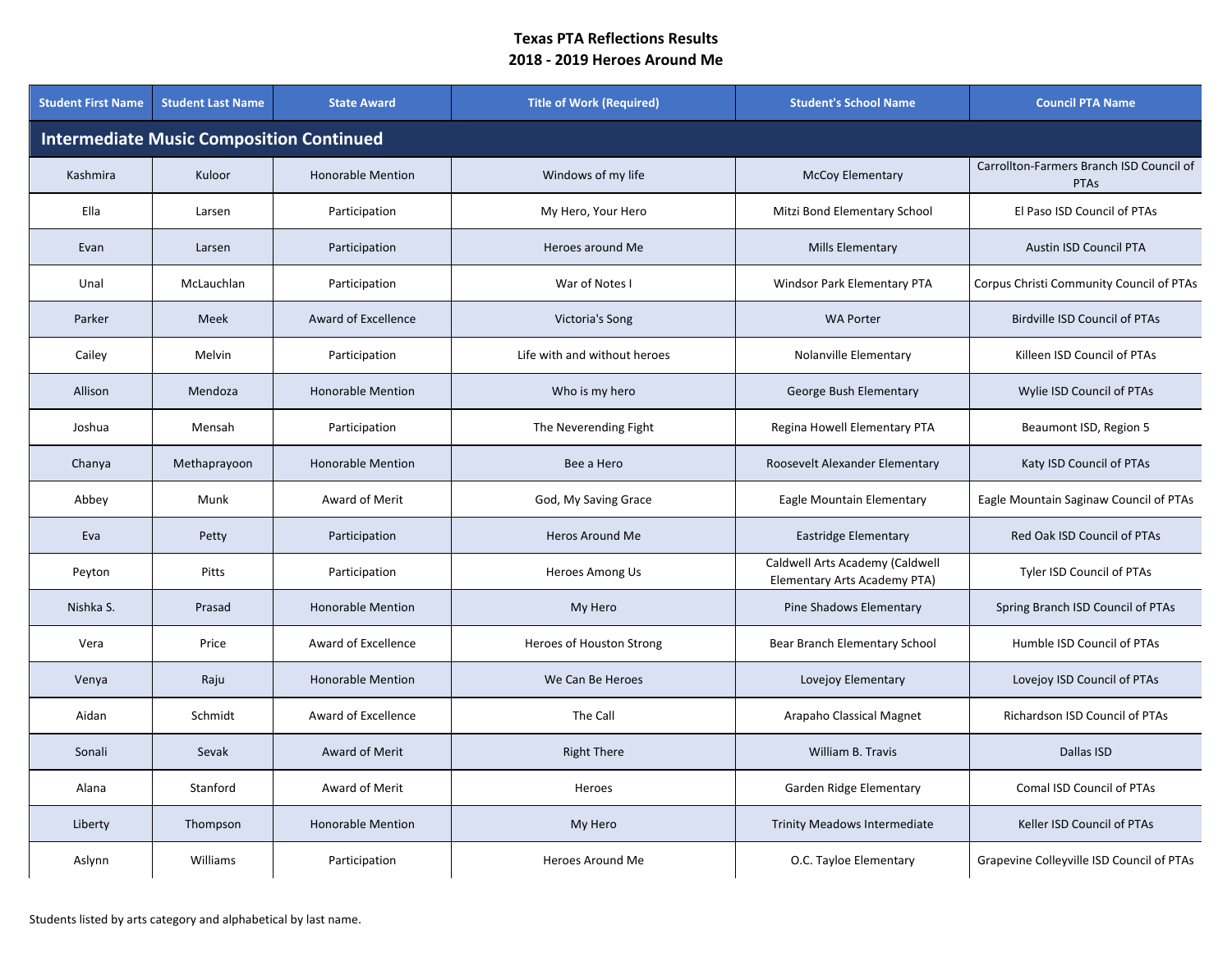| <b>Student First Name</b>                       | <b>Student Last Name</b> | <b>State Award</b>       | <b>Title of Work (Required)</b> | <b>Student's School Name</b>     | <b>Council PTA Name</b>                          |  |  |  |  |
|-------------------------------------------------|--------------------------|--------------------------|---------------------------------|----------------------------------|--------------------------------------------------|--|--|--|--|
| <b>Intermediate Music Composition Continued</b> |                          |                          |                                 |                                  |                                                  |  |  |  |  |
| Bethany                                         | Young                    | Participation            | Hero's Grand Finale             | Sunnyvale Elementary School      | Sunnyvale ISD, Region 10                         |  |  |  |  |
| <b>Intermediate Photography</b>                 |                          |                          |                                 |                                  |                                                  |  |  |  |  |
| Garrett                                         | Auldridge                | Participation            | Fire Station No. 8              | Ikard Elementary                 | Weatherford ISD Council of PTAs                  |  |  |  |  |
| <b>Tyce</b>                                     | <b>Benkert</b>           | Participation            | Firefighters to the Rescue      | <b>Groves Elementary</b>         | Port Neches Groves ISD Council of PTAs           |  |  |  |  |
| Beau                                            | Bennett                  | Participation            | <b>Tiny Heroes</b>              | <b>Crestview Elementary</b>      | Frenship ISD Council of PTAs                     |  |  |  |  |
| Lucy                                            | <b>Botik</b>             | Participation            | Georgie's Coming Home           | <b>Heritage Elementary</b>       | Grapevine Colleyville ISD Council of PTAs        |  |  |  |  |
| Matthew                                         | <b>Bunch</b>             | Award of Merit           | My Stepdad Joe is my Hero       | Carver Elementary                | Georgetown ISD Council of PTA's                  |  |  |  |  |
| Charis                                          | <b>Burdick</b>           | <b>Honorable Mention</b> | Knowledge Is Power              | Regina Howell Elementary PTA     | Beaumont ISD, Region 5                           |  |  |  |  |
| Jorge Alejandro                                 | Cantu                    | Participation            | A heros best friend             | Long Elementary                  | Harlingen City Council of PTAs                   |  |  |  |  |
| Lundi                                           | Collins                  | Participation            | A Peaceful Rest for Heroes      | Armstrong Elementary             | <b>Garland ISD Council of PTAs</b>               |  |  |  |  |
| Avery                                           | Conway                   | Award of Excellence      | My mom - My hero                | <b>Walnut Springs Elementary</b> | New Braunfels ISD Council of PTAs                |  |  |  |  |
| Brooklyn                                        | Craig                    | <b>Honorable Mention</b> | Firefighters Help Us            | Reeves-Hinger Elementary         | Canyon ISD Council of PTAs                       |  |  |  |  |
| Kaden                                           | Crone                    | Participation            | Animal Lab                      | Rainwater Elementary             | Carrollton-Farmers Branch ISD Council of<br>PTAs |  |  |  |  |
| Emma                                            | Danz                     | Participation            | A Veterinary Hero               | William B. Travis                | Dallas ISD                                       |  |  |  |  |
| Felix                                           | Davidson                 | Participation            | Selfless Sacrifice              | Kiker Elementary                 | Austin ISD Council PTA                           |  |  |  |  |
| Nathaniel                                       | <b>Dick</b>              | Participation            | A Cellist Beginning             | Mohawk Elementary                | Richardson ISD Council of PTAs                   |  |  |  |  |
| Mia Rose                                        | Dyer                     | Award of Merit           | Hero in 2 ways                  | River Valley Intermediate        | Midway ISD Council of PTAs                       |  |  |  |  |
| Rileigh                                         | Eisworth                 | Award of Merit           | <b>Family Hero</b>              | Hazel S. Pattison Elementary     | Katy ISD Council of PTAs                         |  |  |  |  |
| Hudson                                          | Ela                      | Award of Merit           | Saviors                         | Sycamore Springs Elem.           | Dripping Springs ISD Council of PTAs             |  |  |  |  |
| Sebastian                                       | Eshelbrenner             | Participation            | Try to Catch us Now             | Viridian Elementary              | Hurst Euless Bedford ISD Council of PTA          |  |  |  |  |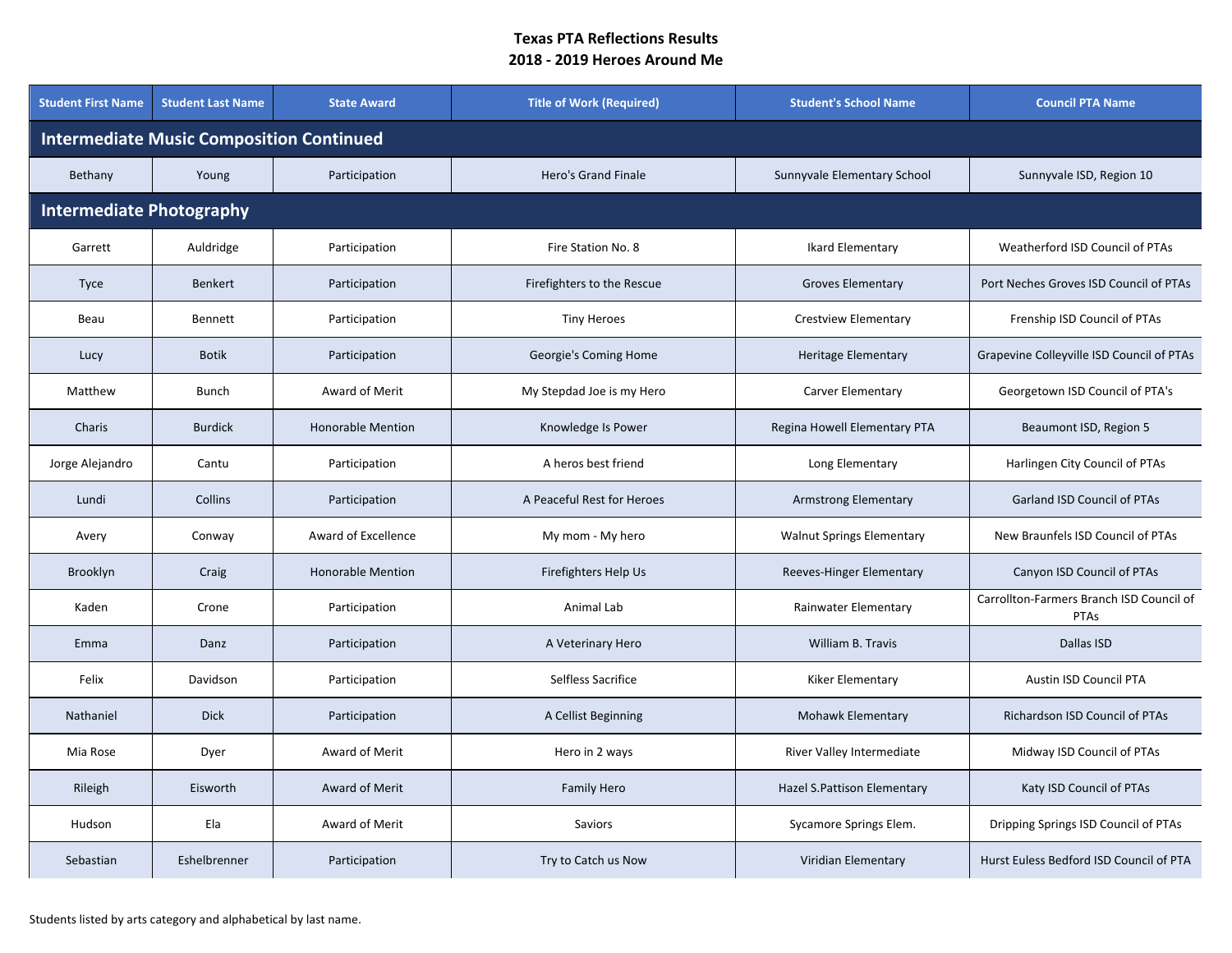| <b>Student First Name</b>                 | <b>Student Last Name</b> | <b>State Award</b>       | <b>Title of Work (Required)</b>       | <b>Student's School Name</b>       | <b>Council PTA Name</b>                  |  |  |  |
|-------------------------------------------|--------------------------|--------------------------|---------------------------------------|------------------------------------|------------------------------------------|--|--|--|
| <b>Intermediate Photography Continued</b> |                          |                          |                                       |                                    |                                          |  |  |  |
| Abigail                                   | Franzen                  | Participation            | Pops                                  | Caldwell Elementary Arts Academy   | Tyler ISD Council of PTAs                |  |  |  |
| Maya                                      | Gallo                    | Participation            | Maggie My Hero                        | Flossie Floyd Green Elementary PTA | Allen ISD Council of PTAs                |  |  |  |
| Carter                                    | Gasparovich              | Award of Merit           | A Hero's Boots                        | Garden Ridge Elementary            | <b>Comal ISD Council of PTAs</b>         |  |  |  |
| <b>Bronson</b>                            | Grant                    | Award of Merit           | Little Green Hero                     | Hardy Oak Elementary               | North East ISD Council of PTAs           |  |  |  |
| Micah                                     | Greenlee                 | Award of Merit           | <b>Micah Edison</b>                   | Bear Creek Intermediate            | Keller ISD Council of PTAs               |  |  |  |
| <b>Duke</b>                               | Grine                    | Participation            | My Grandpa                            | Mitzi Bond Elementary School       | El Paso ISD Council of PTAs              |  |  |  |
| Jillian                                   | Guest                    | Participation            | <b>Cemetary Soldiers</b>              | <b>Rutledge Elementary</b>         | Leander ISD Council of PTAs              |  |  |  |
| Abigail                                   | Haferkamp                | Participation            | <b>Heroes House</b>                   | Mary Moore Elementary              | Arlington ISD Council of PTAs            |  |  |  |
| <b>Brandon</b>                            | Hamisch                  | <b>Honorable Mention</b> | catch of the day                      | Windsor Park Elementary PTA        | Corpus Christi Community Council of PTAs |  |  |  |
| Connor                                    | Jackson                  | Award of Excellence      | <b>Facing Fears</b>                   | North Ridge Elementary             | <b>Birdville ISD Council of PTAs</b>     |  |  |  |
| Dylan                                     | Jaeger                   | <b>Honorable Mention</b> | Super Mom                             | <b>Brushy Creek Elementary</b>     | Round Rock ISD Council of PTAs           |  |  |  |
| Elijah                                    | Joseph                   | <b>Honorable Mention</b> | The Heart of Heroes                   | Celia Hayes Elementary             | Rockwall ISD Council of PTAs             |  |  |  |
| Milana                                    | King                     | <b>Honorable Mention</b> | High Fives for Everyone               | Carver Center                      | Midland ISD Council of PTAs              |  |  |  |
| Kathleen                                  | Korte                    | <b>Honorable Mention</b> | My Dad's a Hero                       | <b>High Country Elementary</b>     | Eagle Mountain Saginaw Council of PTAs   |  |  |  |
| Wyatt                                     | Koy                      | Participation            | Always Ready                          | Rummel Creek Elementary            | Spring Branch ISD Council of PTAs        |  |  |  |
| Claire                                    | Lance                    | Participation            | <b>Protectors of Texas</b>            | <b>Adkins Elementary</b>           | Denton Community Council of PTAs         |  |  |  |
| Julianna                                  | Mallon                   | <b>Honorable Mention</b> | My Stepdad Steps Up                   | Heritage Elementary School         | Lewisville ISD Council of PTAs           |  |  |  |
| Danielle                                  | Malota                   | Award of Merit           | When a Hero Rises                     | Ralph Parr Elementary              | Clear Creek ISD Council of PTAs          |  |  |  |
| Audrey                                    | Mau                      | <b>Honorable Mention</b> | <b>Healing Hands</b>                  | <b>Eddins Elementary</b>           | McKinney ISD Council of PTAs             |  |  |  |
| Landry                                    | McCall                   | <b>Honorable Mention</b> | Land of the free because of the brave | Don Whitt                          | Wylie ISD Council of PTAs                |  |  |  |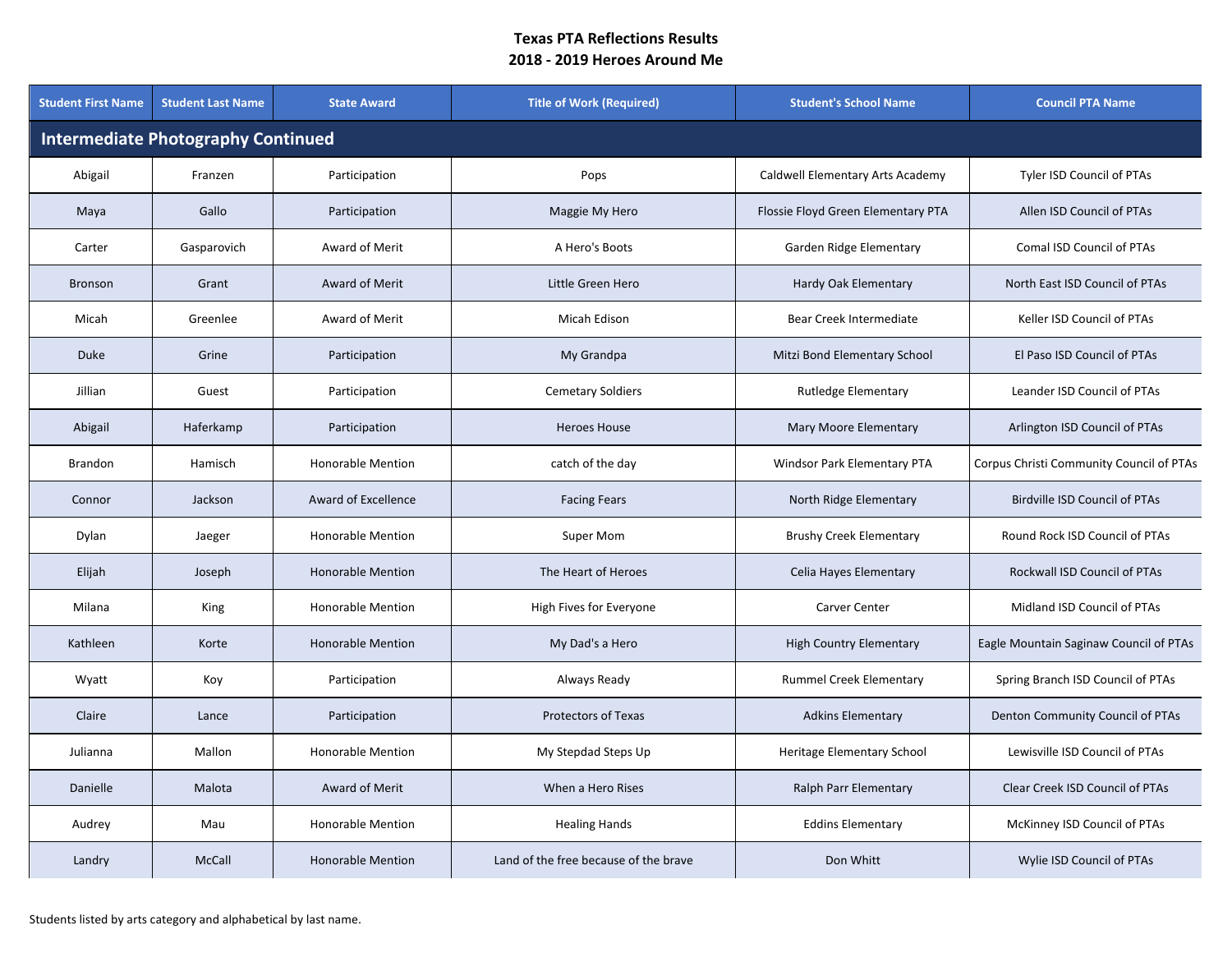| <b>Student First Name</b>                 | <b>Student Last Name</b>        | <b>State Award</b>                 | <b>Title of Work (Required)</b>      | <b>Student's School Name</b>     | <b>Council PTA Name</b>            |  |  |  |  |
|-------------------------------------------|---------------------------------|------------------------------------|--------------------------------------|----------------------------------|------------------------------------|--|--|--|--|
| <b>Intermediate Photography Continued</b> |                                 |                                    |                                      |                                  |                                    |  |  |  |  |
| <b>Brantly</b>                            | Meekins                         | Participation                      | My Dad, My Hero                      | Celina Elementary School         | Celina ISD, Region 10              |  |  |  |  |
| Madison                                   | Mejia                           | <b>Honorable Mention</b>           | <b>Officers Bond and Knox</b>        | Lovejoy Elementary               | Lovejoy ISD Council of PTAs        |  |  |  |  |
| Annabelle                                 | Nguyen                          | Award of Excellence                | The Patriotic Shadow                 | <b>Mitchell Elementary PTA</b>   | Plano ISD Council of PTAs          |  |  |  |  |
| Emma                                      | Osterman                        | Participation                      | The Math Teacher                     | Oak Forest Elementary PTA        | Houston ISD, Region 4              |  |  |  |  |
| Sarah                                     | Paul                            | Award of Excellence                | A Big Salute                         | Greentree Elementary Schoool     | Humble ISD Council of PTAs         |  |  |  |  |
| Quentin                                   | Riedl                           | Participation                      | The Veteran                          | Bonnie Ellison Elementary School | Northside ISD Council of PTAs      |  |  |  |  |
| Grey                                      | Rodgers                         | Participation                      | <b>Bat Cave</b>                      | Roscoe Wilson                    | Lubbock ISD Council of PTAs        |  |  |  |  |
| <b>Beatrice</b>                           | Shirley                         | Award of Merit                     | My Father's Kisses                   | Moutain View Elementary          | Killeen ISD Council of PTAs        |  |  |  |  |
| Jaxon                                     | Smith                           | <b>Honorable Mention</b>           | The Strong One                       | H. A. Wooden Elementary          | Red Oak ISD Council of PTAs        |  |  |  |  |
| Peyton                                    | Trebucq                         | Participation                      | Boots on The Ground                  | Sleepy Hollow Elementary PTA     | Amarillo ISD Council of PTAs       |  |  |  |  |
| Jason                                     | Uhl                             | <b>Honorable Mention</b>           | The Retired Hero                     | <b>Carroll Elementary School</b> | Frisco ISD Council of PTAs         |  |  |  |  |
| <b>Bailey</b>                             | Utz                             | Participation                      | Saving Lives To Love                 | Eastwood Heights Elementary PTA  | Ysleta ISD, Region 19              |  |  |  |  |
| Brylee                                    | Walker                          | Participation                      | My Hero Always                       | <b>Highland Park PTA</b>         | Nederland City Council of PTAs     |  |  |  |  |
| Kingsley                                  | Washam                          | <b>Overall Award of Excellence</b> | <b>Family Hero</b>                   | Justin Elementary PTA            | Northwest ISD Council of PTAs      |  |  |  |  |
| Cole                                      | Williams                        | Award of Excellence                | My Grandfather, My Hero              | Willie Brown Elementary          | Mansfield ISD Council of PTAs      |  |  |  |  |
|                                           | <b>Intermediate Visual Arts</b> |                                    |                                      |                                  |                                    |  |  |  |  |
| Michael                                   | Ahn                             | Participation                      | Superheroes Are Everywhere!          | Centennial Elementary PTA        | Plano ISD Council of PTAs          |  |  |  |  |
| Alizeh                                    | Ali Syed                        | Participation                      | Every mom should be a hero like mine | Dodd Elementary                  | Wylie ISD Council of PTAs          |  |  |  |  |
| <b>Alexis</b>                             | Allen                           | Participation                      | <b>Heroes Around Me</b>              | Sleepy Hollow Elementary PTA     | Amarillo ISD Council of PTAs       |  |  |  |  |
| Ava                                       | Barraza                         | Award of Merit                     | In His Honor                         | John Nance Garner Elementary PTA | Grand Prairie ISD Council of PTA's |  |  |  |  |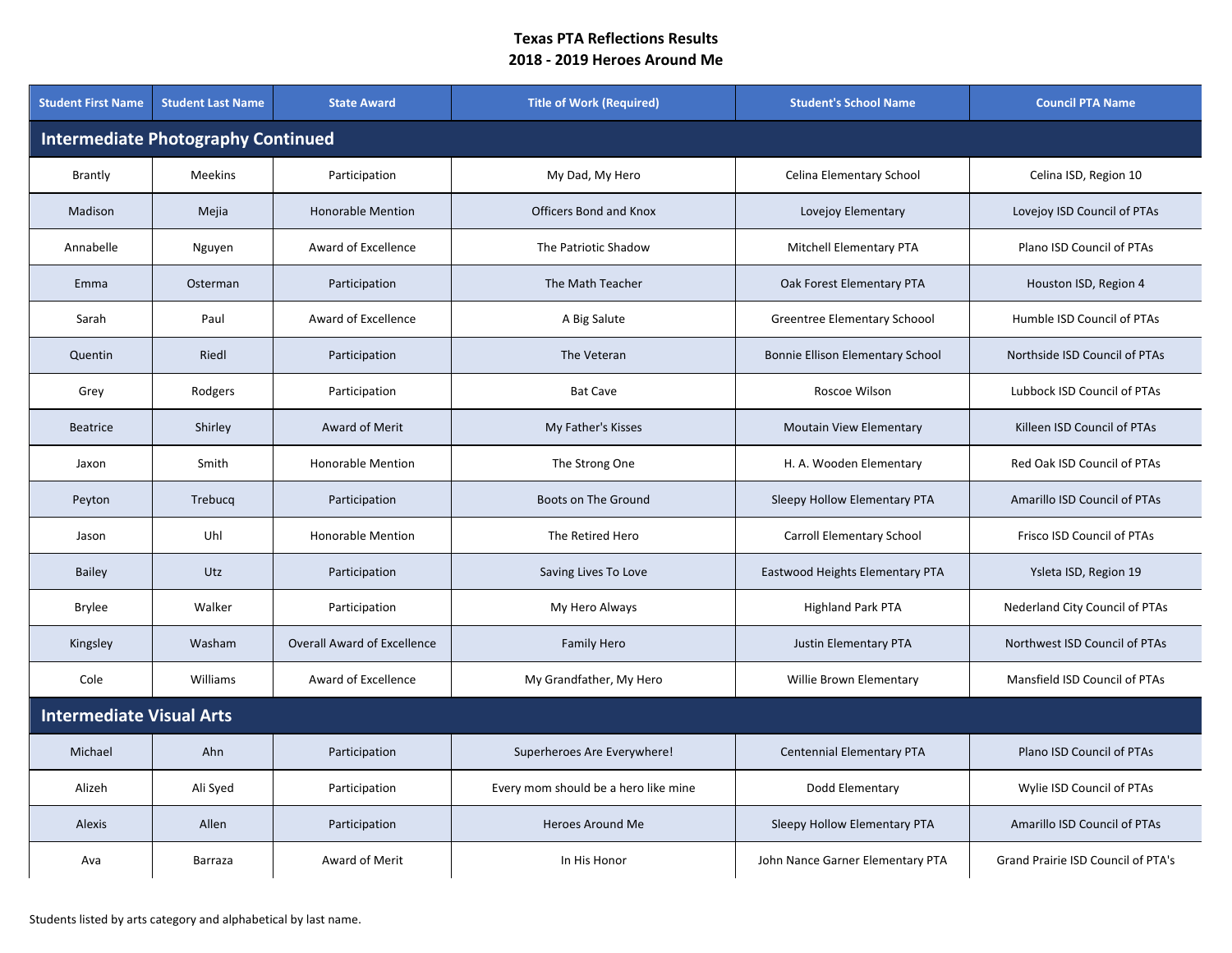| <b>Student First Name</b>                 | <b>Student Last Name</b> | <b>State Award</b>       | <b>Title of Work (Required)</b>   | <b>Student's School Name</b>     | <b>Council PTA Name</b>                 |  |  |  |
|-------------------------------------------|--------------------------|--------------------------|-----------------------------------|----------------------------------|-----------------------------------------|--|--|--|
| <b>Intermediate Visual Arts Continued</b> |                          |                          |                                   |                                  |                                         |  |  |  |
| Tyson                                     | <b>Bartlett</b>          | <b>Honorable Mention</b> | <b>Harvey Heroes</b>              | Port Neches Elementary           | Port Neches Groves ISD Council of PTAs  |  |  |  |
| Emeline                                   | Blackwelder              | Participation            | THE Beauty of Hardwork            | South Bosque Elementary PTA      | Midway ISD Council of PTAs              |  |  |  |
| Gage                                      | <b>Blaser</b>            | Participation            | My Dad, My Hero                   | Arden Road Elementary            | Canyon ISD Council of PTAs              |  |  |  |
| Zoey                                      | Boothby                  | Award of Merit           | Everyday Heroes                   | Fernandez Elementary             | Northside ISD Council of PTAs           |  |  |  |
| Kamila                                    | Cardenas                 | Participation            | My real life hero                 | Zavala Elementary                | Harlingen City Council of PTAs          |  |  |  |
| Kyra                                      | Carias                   | <b>Honorable Mention</b> | My Hero                           | Crippen Elementary PTA           | New Caney ISD, Region 6                 |  |  |  |
| Amirah                                    | Castillo                 | Award of Merit           | Kalib                             | Eastwood Heights Elementary PTA  | Ysleta ISD, Region 19                   |  |  |  |
| Kabir                                     | Chitkara                 | Participation            | Dedication                        | <b>Adkins Elementary</b>         | Denton Community Council of PTAs        |  |  |  |
| Isla                                      | Croley                   | Award of Merit           | Out of the Smoke                  | Sallie Curtis Elementary PTA     | Beaumont ISD, Region 5                  |  |  |  |
| Sophie                                    | Cuellar                  | Award of Merit           | Hero's Reflection                 | Eagle Mountain Elmenetary        | Eagle Mountain Saginaw Council of PTAs  |  |  |  |
| Graham                                    | Dixon                    | Participation            | <b>Happy Heros</b>                | Donald T. Shields Elementary     | Red Oak ISD Council of PTAs             |  |  |  |
| Kaitlyn                                   | Dooley                   | Participation            | Love My Heros                     | Alice W Douse Elementary         | Killeen ISD Council of PTAs             |  |  |  |
| Zachary                                   | Edwards                  | Award of Excellence      | Police Are Super                  | Kimberlin Academy                | Garland ISD Council of PTAs             |  |  |  |
| Kellen                                    | Embrey                   | Award of Merit           | Ship Shape                        | <b>Walnut Springs Elementary</b> | Dripping Springs ISD Council of PTAs    |  |  |  |
| Abigail                                   | Estes                    | Participation            | Super Doctor                      | Westpark Elementary School PTA   | Fort Worth ISD Council of PTAs          |  |  |  |
| Morgan                                    | Feng                     | Award of Excellence      | Megan, Rodeo, and Katniss         | Anne Sullivan Elementary PTA     | Fort Bend ISD, Region 4                 |  |  |  |
| Rianne                                    | Gregorio                 | <b>Honorable Mention</b> | Physical Therapist Hero           | Sandra Mossman Elementary        | Clear Creek ISD Council of PTAs         |  |  |  |
| Lance                                     | Hildebrand               | Award of Excellence      | The Ultimate Sacrifice            | Northwood Elementary             | North East ISD Council of PTAs          |  |  |  |
| Kynlee                                    | Horn                     | Participation            | My Mom is a Hero, A Birthmom Hero | <b>River Trails</b>              | Hurst Euless Bedford ISD Council of PTA |  |  |  |
| Kelsey                                    | Inman                    | Participation            | My Grandpa                        | North Ridge Elementary School    | Frenship ISD Council of PTAs            |  |  |  |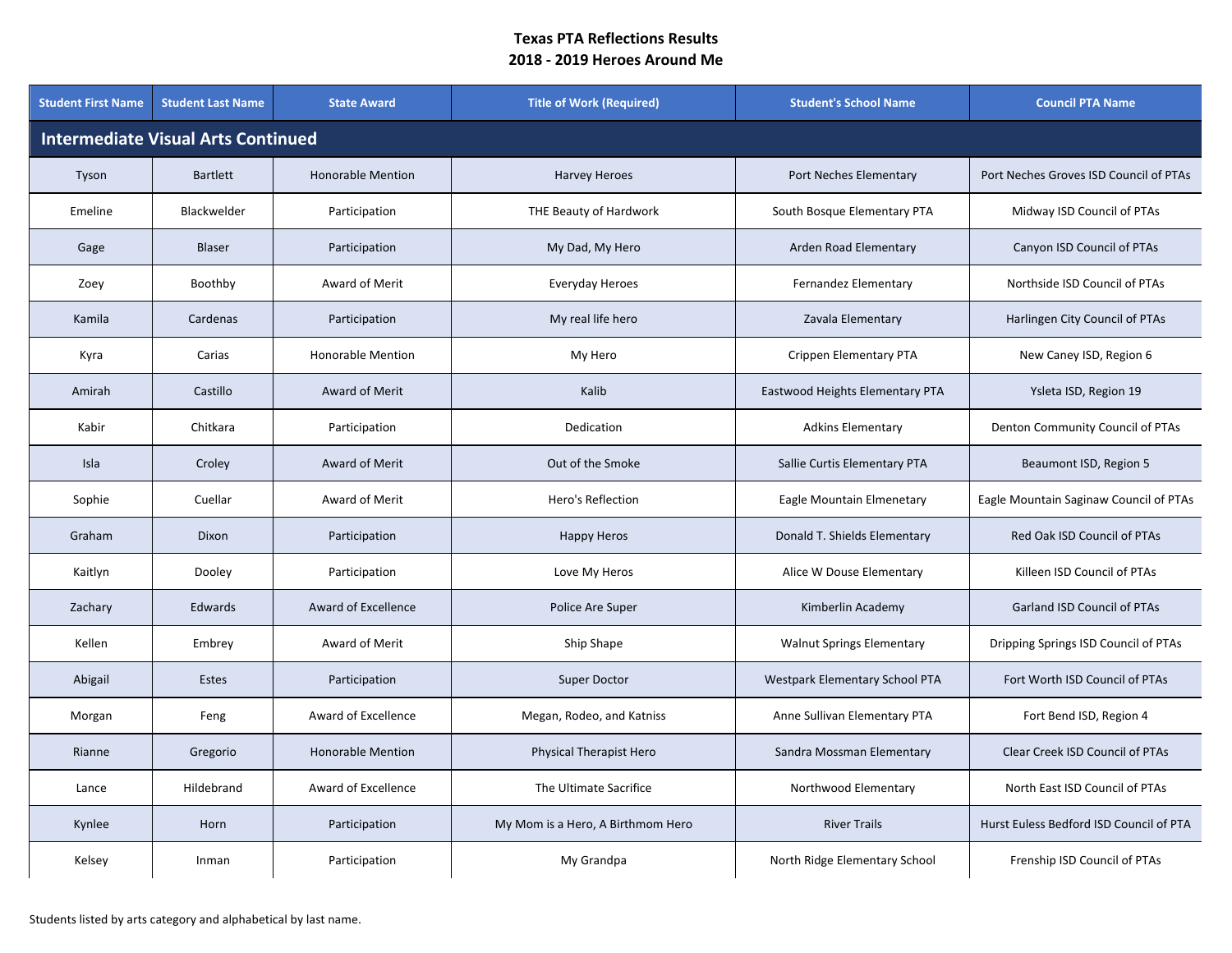| <b>Student First Name</b>                 | <b>Student Last Name</b> | <b>State Award</b>       | <b>Title of Work (Required)</b>     | <b>Student's School Name</b>   | <b>Council PTA Name</b>                   |  |  |  |
|-------------------------------------------|--------------------------|--------------------------|-------------------------------------|--------------------------------|-------------------------------------------|--|--|--|
| <b>Intermediate Visual Arts Continued</b> |                          |                          |                                     |                                |                                           |  |  |  |
| Jonathan                                  | Joy                      | Participation            | Mother Teresa - The Symbol of Peace | Sunnyvale Middle School        | Sunnyvale ISD, Region 10                  |  |  |  |
| Kayla                                     | Jun                      | Award of Excellence      | Hero Harvey Rescuer                 | <b>Frostwood Elementary</b>    | Spring Branch ISD Council of PTAs         |  |  |  |
| Charlton                                  | <b>Kim</b>               | Award of Merit           | My Heroes of Innovation             | Lovejoy Elementary             | Lovejoy ISD Council of PTAs               |  |  |  |
| Vivian Faith                              | <b>Kim</b>               | <b>Honorable Mention</b> | Rising                              | <b>England Elementary</b>      | Round Rock ISD Council of PTAs            |  |  |  |
| Abigail                                   | Lai                      | <b>Honorable Mention</b> | <b>Heros Around Me</b>              | Norton Elementary PTA          | Allen ISD Council of PTAs                 |  |  |  |
| Presley                                   | Lawrence                 | <b>Honorable Mention</b> | <b>Protect and Serve</b>            | <b>Austin Elementary</b>       | Weatherford ISD Council of PTAs           |  |  |  |
| <b>Blaire</b>                             | Leisch                   | Participation            | <b>Super Dog</b>                    | Dr. Bryan C. Jack Elementary   | <b>Tyler ISD Council of PTAs</b>          |  |  |  |
| Annie                                     | Li                       | <b>Honorable Mention</b> | The Brain's Mind                    | Roosevelt Alexander Elementary | Katy ISD Council of PTAs                  |  |  |  |
| Linda                                     | Loayza                   | Award of Excellence      | The Greatest                        | Arapaho Classical Magnet       | <b>Richardson ISD Council of PTAs</b>     |  |  |  |
| Olivia                                    | Longoria                 | Participation            | My Heroes                           | Zachary Kolda Elementary PTA   | Corpus Christi Community Council of PTAs  |  |  |  |
| Elizabeth                                 | Luckett                  | Participation            | Heroes of the World                 | Minshew Elementary             | McKinney ISD Council of PTAs              |  |  |  |
| Damyan                                    | Luna                     | Participation            | To My Hero                          | Purple Sage Elementray         | Galena Park ISD Council of PTAs           |  |  |  |
| Jackson                                   | May                      | Participation            | Mommy, My Protector from Nightmares | Timberwood Park Elementary     | Comal ISD Council of PTAs                 |  |  |  |
| Isabella                                  | Mercado                  | Participation            | Dalmatian to the Rescue             | <b>Beck Elementary</b>         | Northwest ISD Council of PTAs             |  |  |  |
| Olivia                                    | Moore                    | Award of Merit           | <b>Helping Hands</b>                | Bear Branch Elementary School  | Humble ISD Council of PTAs                |  |  |  |
| Julia                                     | Motkin                   | Participation            | Those who care for us-kids          | <b>Glenhope Elementary</b>     | Grapevine Colleyville ISD Council of PTAs |  |  |  |
| Jazlynn                                   | Palacios                 | Award of Merit           | My Daddy is my Hero                 | <b>County Line Elementary</b>  | New Braunfels ISD Council of PTAs         |  |  |  |
| Andrew                                    | Park                     | Award of Merit           | Don't Forget Our Heroes!            | <b>Gunstream Elementary</b>    | Frisco ISD Council of PTAs                |  |  |  |
| Pari                                      | Patel                    | <b>Honorable Mention</b> | Everyday Heroes Save the Day!       | Lakewood Elementary            | Dallas ISD                                |  |  |  |
| Katie                                     | Phan                     | Participation            | The Heroes in my Eye                | Mary Orr                       | Mansfield ISD Council of PTAs             |  |  |  |